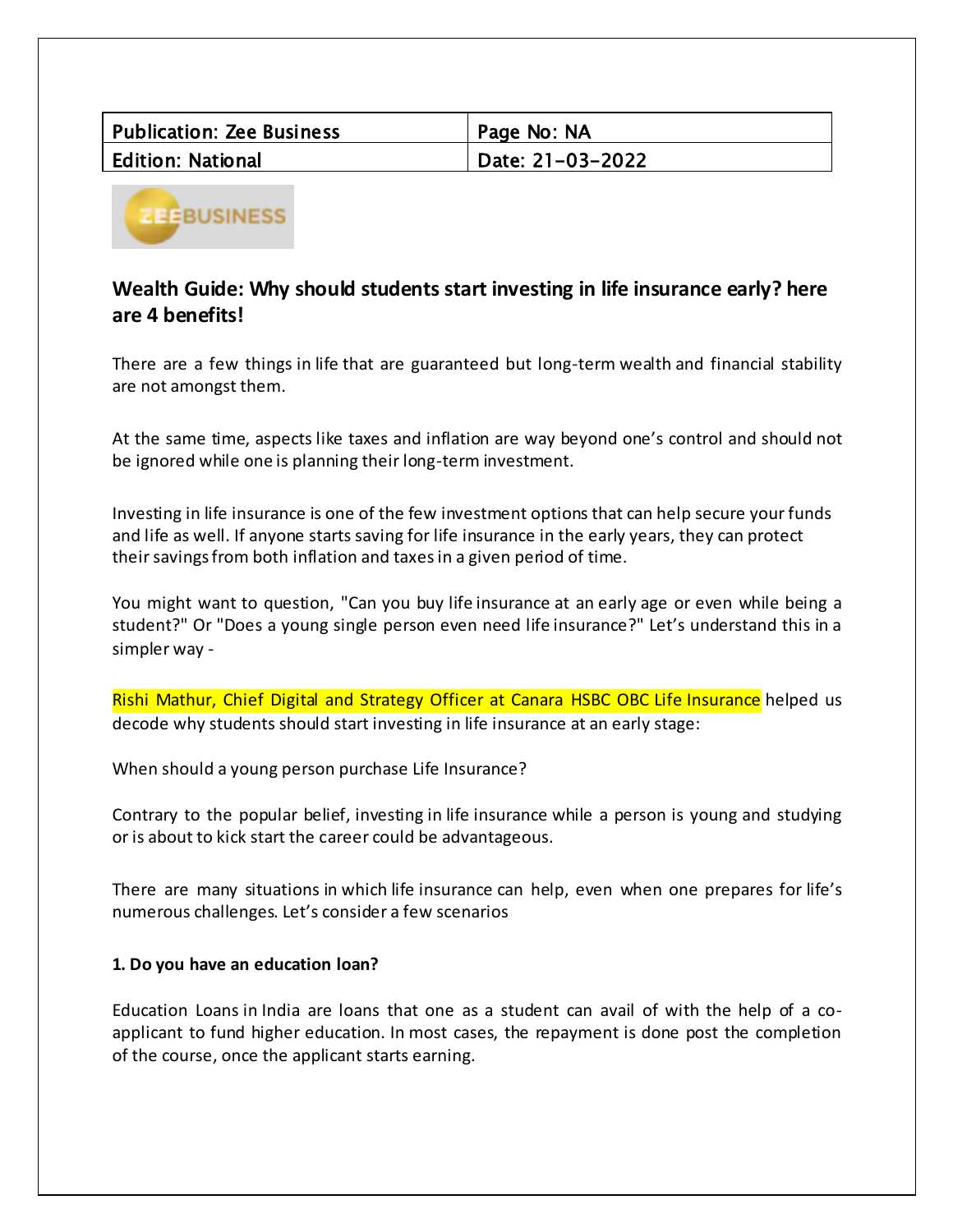But what if an unfortunate event occurs and there is still a large portion of loan to be repaid? In the given situation, the co-applicant will have to bear the entire burden.

However, the sum assured of the life insurance policy can be used to pay off part or the entire amount of the education loan basis of the sum assured.

# **2. Do you have any dependents?**

Situations can be different for all and while a few may get married while pursuing their higher education, some may be able to complete their higher studies later than others.

If an individual falls into any of the above scenarios, then they should think about getting a life insurance policy. This will take care of families because the money received can be used to pay for expenses in your absence.

## **3. To safeguard your parents' wellbeing**

Our parents put in all the efforts to ensure that their kids enjoy a comfortable and stressfree life. As they age, it is the child's responsibility to look after them.

But what if an unfortunate event unexpectedly occurs and child is not there or is unable to ensure a good life for them? A life insurance policy here will provide them with a lump sum and/or a regular income that they can use to take care for themselves.

It can also be used to repay loans that they may have taken for any or sundry reasons.

## Benefits of getting insurance at a young age

The early or mid-twenties are the time to have fun and enjoy life, and planning for future years may not be the first thing on one's mind. However, investments are done in the early stages of life usually give larger returns in later years owing to the compounding effect.

Advantages of 'Starting early and being smart' with your insurance planning --

## **1. Lower the age, lower the premiums**

One of the most important reasons to purchase an insurance policy early is to save money on renewal premiums. The cost of insurance premiums, generally known in insurance parlance as 'mortality cost', rises continuously as one gets older.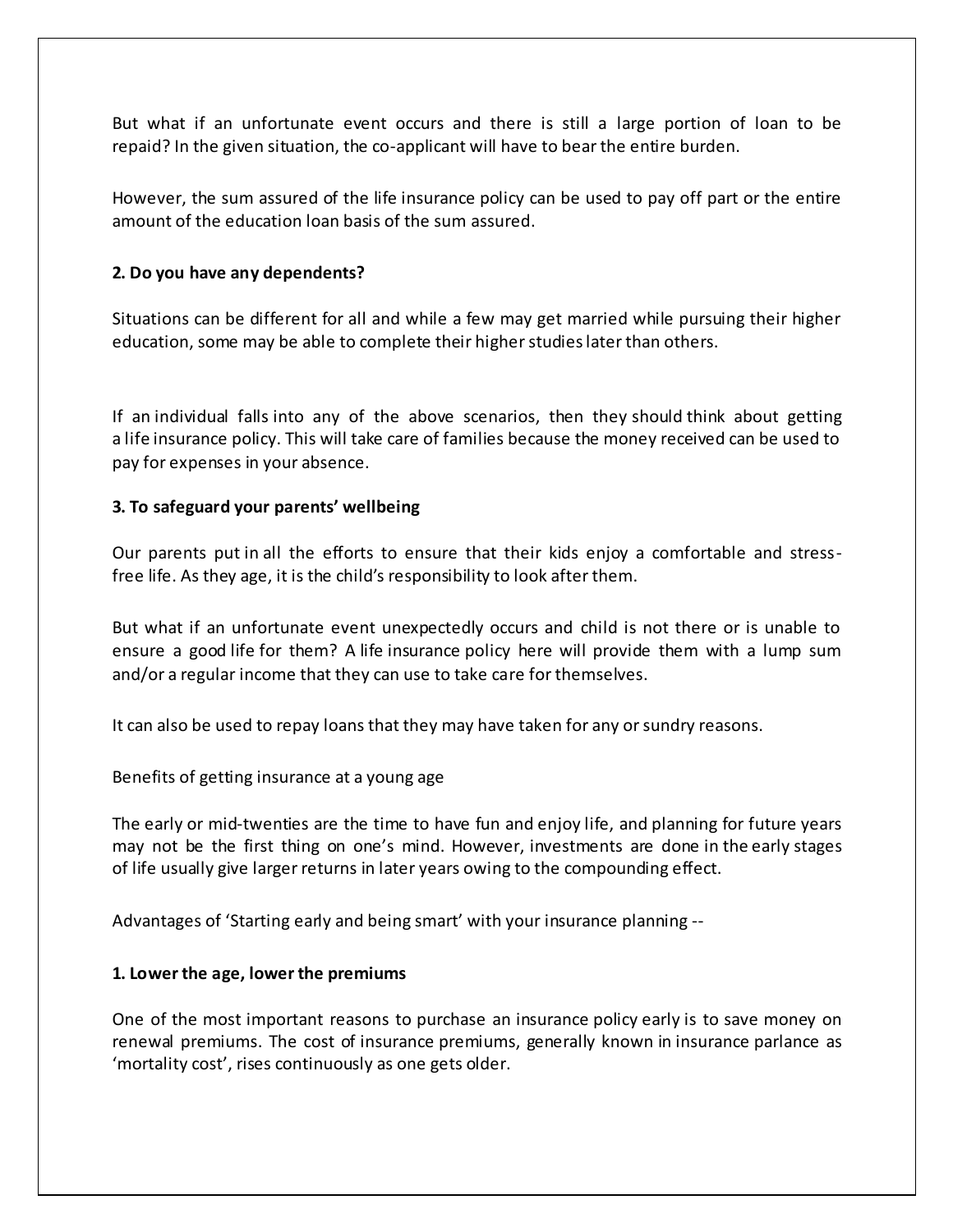This is because at a younger age, an individual is healthy and at a lower risk to have critical illnesses, thus reducing the chances of unfortunate events.

Life insurance companies, therefore, are able to provide the same benefits at lower costs basis the age of an individual. Note that this is true for all types of life insurance but is most evident in term insurance.

Even if one is investing in a traditional savings plan or unit-linked plan, the premiums or mortality charges taken will be lower given the young age and health condition.

#### **2. Buying insurance is easier at younger ages**

Normally, the process of purchasing life insurance requires a medical examination or health check-up to be done. However, at a younger age, it is likely that such requirements could be waived off, particularly if a person is in healthy condition.

Even if medical tests are required to be done, it may only require a basic sample rather than elaborative tests.

#### **3. Make the power of compounding work for you**

Compounding means when the interest earned on the principal is reinvested in the policy to earn additional interest. In other words, it is interest on interest.

By starting investments in a savings plan or unit-linked plan early, one would be able to provide time to help compounding work.

The longer the money is invested; the better would be the compounded growth. Starting a little early in life, say by 5-7 years, can make a huge difference to the corpus at maturity.

#### **4. Tax benefits**

Life insurance policies provide tax benefits subject to certain conditions. A person can make suitable investments under life insurance policies where there is a certain amount of tax rebates.

Hence investing in life insurance products can reduce tax liability, while at the same time giving the power to save more!